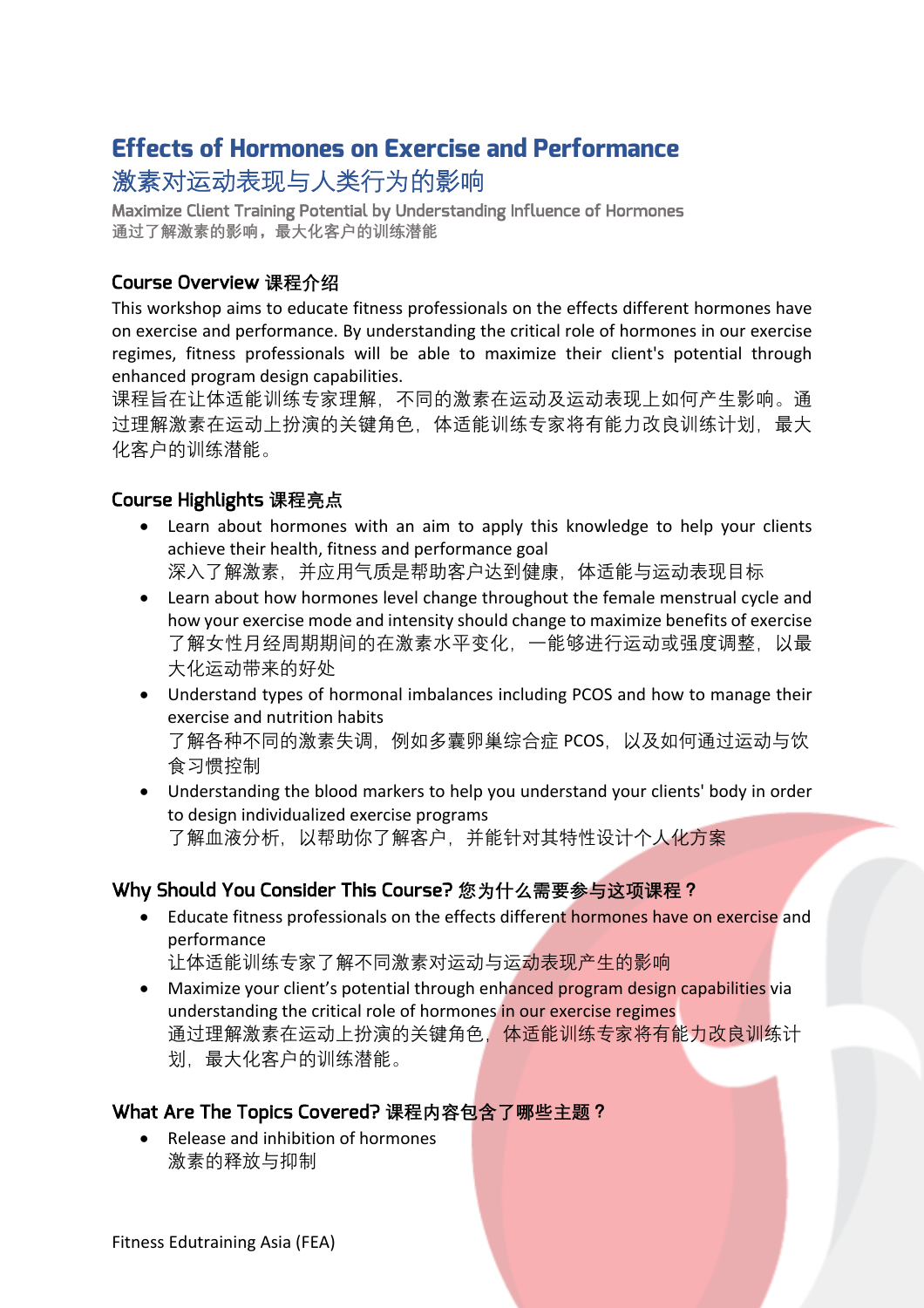- Understanding anabolic and catabolic hormones to enhance performance 了解合成代谢与分解代谢激素如何改善运动表现
- Effects of ageing on hormones 激素对老化的影响
- Effects of hormones in controlling hunger 激素控制饥饿的影响
- Female menstrual cycle 女性月经周期
- Polycystic Ovarian Syndrome 多囊卵巢综合症
- Bloodwork analysis for fitness professionals 体适能训练专家了解血液分析

# Who Will This Benefit? **这项课程适合谁?**

- Fitness Enthusiasts\* 健身爱好者\*
- Fitness Professionals 体适能训练专家
- Strength and Conditioning Professionals 肌力与体能训练专家

\*Note: to gain full benefits of the course, fitness enthusiasts should already have preexisting knowledge and skills in resistance training and flexibility exercises. E.g. Names of exercises, muscles involved, techniques and how to put a workout session together (irregardless right or wrong).

\*注意:为了充分理解课程内容,健身爱好者需具备阻力训练和柔韧性动作的知识和技 能。例如。动作的名称,涉及的肌肉,技巧以及如何安排训练课程(无论对与错)。

# Pre-requisite **参课条件**

This course is designed for fitness professionals who wish to learn about hormones with an aim to help clients improve physical and functional capabilities. Basic fitness instructing/personal training certification recommended

为了让了体适能训练专家,解如何利用激素改善客户身体与功能上的表现,我们专门 设计了这项课程。建议事先获取基本体适能指导/私人教练证书。

#### Course Provider **课程提供单位**

Classic Fitness Academy, India

#### CEC Points **继续教育学分**

ACE 0.6 CECs

#### Course Duration **课程时长**

6 hours 6 小时

Fitness Edutraining Asia (FEA)